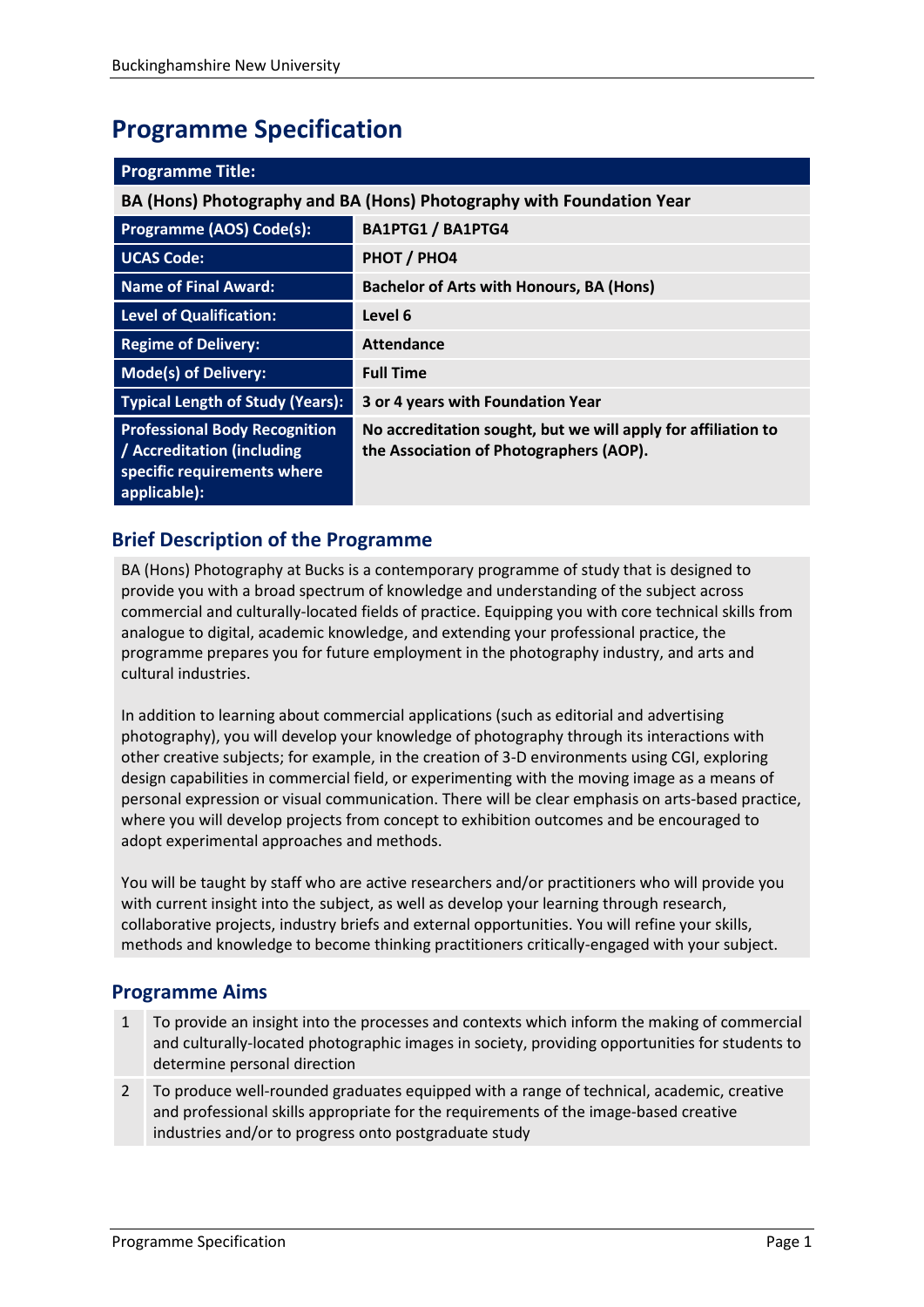- 3 To develop students' key transferable skills and behaviours, including self-reflection and management, in order to improve employability prospects and successful independent and collaborative enterprise
- 4 To provide students with a critical understanding of photography in order to articulate and contextualise their practice within theoretical discourse and broader frameworks of contemporary practice.
- 5 To offer a contemporary curriculum engaged with social, technological, environmental, ethical and cultural perspectives, enabling graduates to become 'thinking practitioners' or socially-responsible entrepreneurs, applying their learning to a range of commercial and cultural contexts.

# **Programme Learning Outcomes**

The Bucks Graduate Attributes focus on the development of innovative leaders in professional and creative capacities, who are equipped to operate in the 21st Century labour market and make a positive impact as global citizens. The attributes are developed through the programme.

#### **ID Learning Outcome**

On successful completion of the programme a graduate will be able to:

#### **Graduate Attribute: Knowledge and its application (K)**

- K1 Articulate their creative identity, motivations and aspirations within the context of contemporary photographic practice and the creative industries
- K2 Demonstrate a synthesised understanding of the practice-theory relationship as they interpret, analyse and evaluate critical approaches to creative practice.
- K3 Contextualise their practice in the light of key debates and theories in the field
- K4 Apply a critically-informed knowledge of professional practice to the wider visual arts and media industries
- K5 Demonstrate detailed subject knowledge and understanding of the critical dimensions of photography

#### **Graduate Attribute: Creativity (C)**

- C1 Apply a range of problem-solving methods to self-set, staff-set and/or industry briefs
- C2 Deploy emerging photographic technologies, making use of associated equipment and processes and applying experimental approaches and technical skills relating to both analogue and digital methods
- C3 Evidence the synthesis of ideas and concepts within presentation and exhibition
- C4 Devise creative and innovative solutions to a brief, using a select choice of techniques, materials, processes and technologies to develop a coherent body of work
- C5 Evidence conceptual and theoretical underpinning in response to briefs

#### **Graduate Attribute: Social and ethical awareness and responsibility (S)**

- S1 Evidence understanding of professional standards and codes of conduct within the creative industries
- S2 Demonstrate understanding of legal rights and ethical responsibilities relevant to photographic practice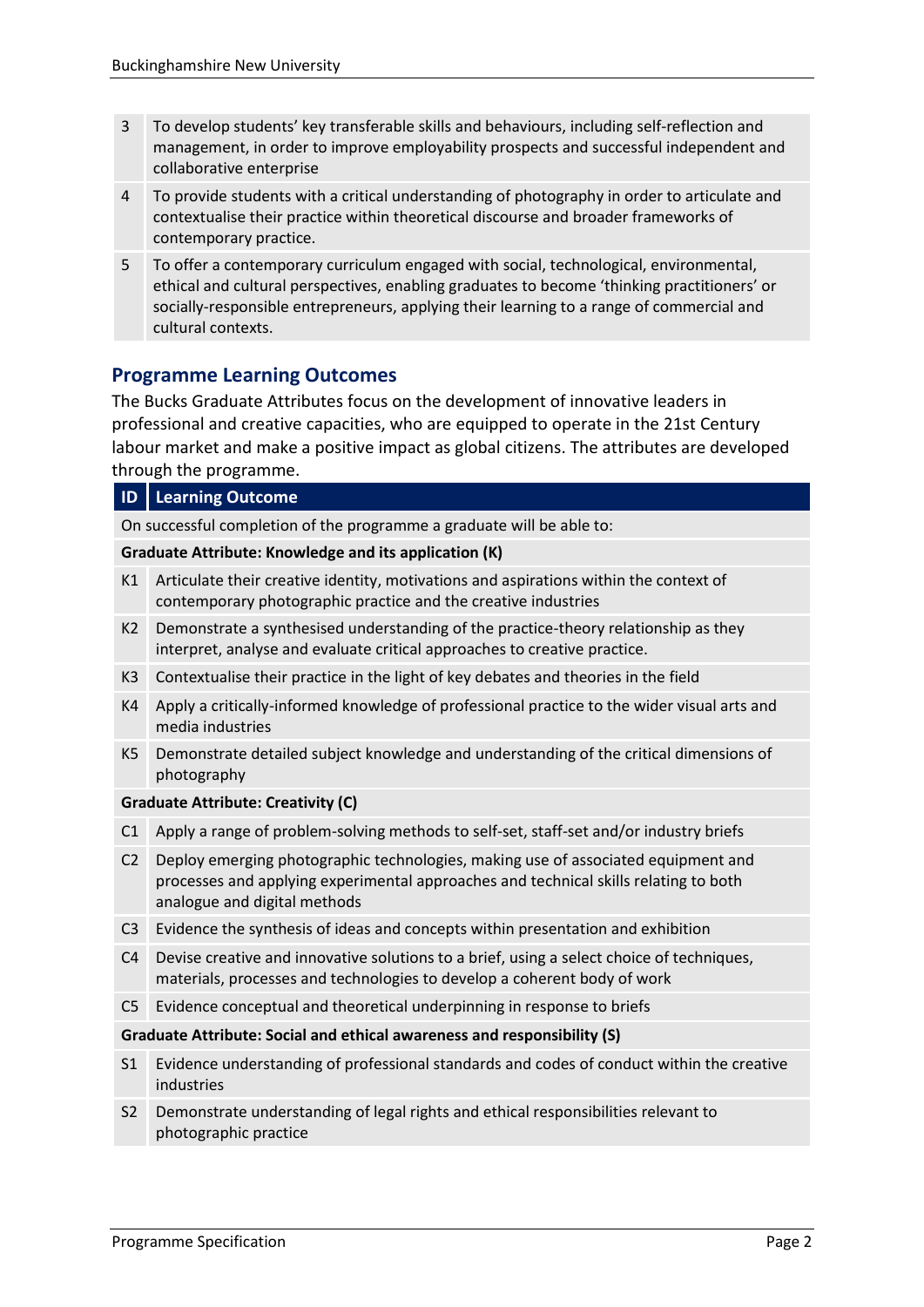- S3 Evidence understanding of the power of photography as a tool for representation and influence
- S4 Implement a socially responsible approach to practice
- S5 Demonstrate appropriate skills, attitudes and behaviours in professional practice

#### **Graduate Attribute: Leadership and self-development (L)**

- L1 Manage their own learning and development, demonstrating their ability to solve problems and make creative and professional decisions while being open to change and challenge
- L2 Apply the skills of analysis, reflection and self-criticism to themselves and their practice
- L3 Manage the progression of complex tasks, meeting deadlines and demonstrating appropriate self and time management
- L4 Take responsibility for their participation in and contribution to effective group working, taking a leading role where appropriate
- L5 Communicate information, argument and analysis effectively to specialist and non-specialist audiences.

# **Programme Structure**

Programmes are structured in stages. The number of stages will vary depending on the mode (e.g. full-time, part-time), duration and location of study which will be detailed in the Programme Handbook.

Modules are set at a specific academic level and listed as either core (compulsory) or optional. The level indicates the relative academic difficulty which will increase through the programme. Passing modules will reward you with academic credit. The amount of credits will depend on the complexity of the module and the level of effort required, which is measured in 'notional learning hours'.

Our [Academic Advice webpages](https://bucks.ac.uk/students/academicadvice/course-structure-and-regulations/how-your-course-is-structured) provide more information on the structure of taught awards offered by the University.

| Code         | <b>Module Title</b>                                         | <b>Credit</b> | Core $/$<br><b>Option</b> | <b>Compensable</b><br>(Normally<br>Yes) |
|--------------|-------------------------------------------------------------|---------------|---------------------------|-----------------------------------------|
| <b>FY038</b> | Photography, Design and Visual<br>Communication             | 30            | C                         | Yes                                     |
| <b>FY026</b> | Preparing for Success: Knowledge and<br>Creativity          | 30            | C                         | Yes                                     |
| <b>FY027</b> | Preparing for Success: Self Development &<br>Responsibility | 30            | C                         | Yes                                     |
| <b>FY028</b> | <b>Enquiry-Based Learning</b>                               | 30            |                           | Yes                                     |

#### **Foundation Level (Optional for students on degree programmes)**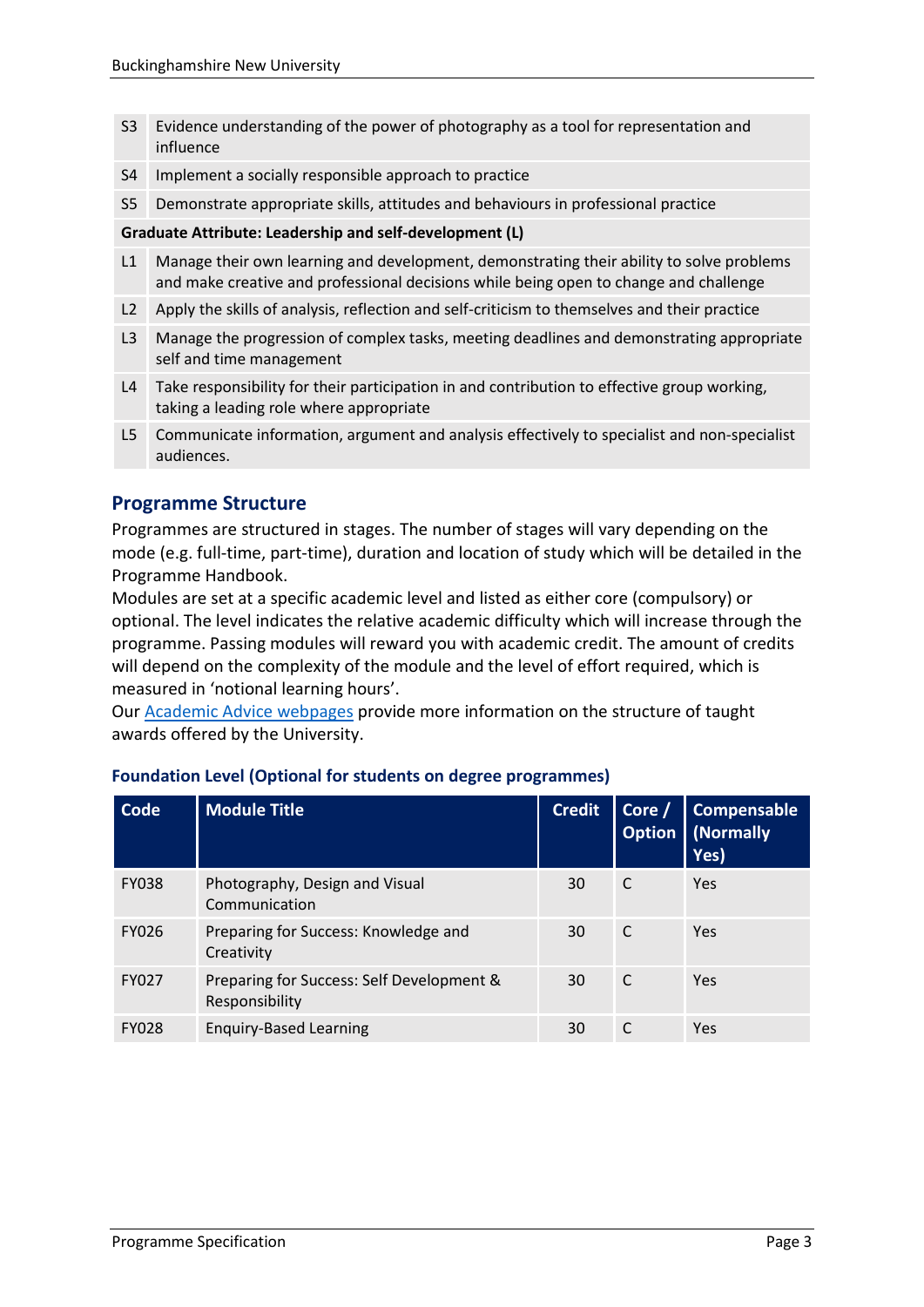#### **Level Four**

| Code  | <b>Module Title</b>                                      | <b>Credit</b> | Core /<br><b>Option</b> | Compensable<br>(Normally<br>Yes) |
|-------|----------------------------------------------------------|---------------|-------------------------|----------------------------------|
| PH401 | Visual Narratives: Stock and Page                        | 30            | C                       | Yes                              |
| PH402 | Convergence: Moving Image in Photography                 | 15            | C                       | Yes                              |
| PH403 | Issues in Representation: Key Concepts in<br>Photography | 15            | C                       | Yes                              |
| PH404 | Photography and Emerging Digital<br>Applications         | 15            | C                       | Yes                              |
| PH405 | Visual Narratives: Screen and Wall                       | 30            | C                       | Yes                              |
| PH406 | <b>Issues in Representation: Visual Analysis</b>         | 15            | C                       | Yes                              |

#### **Level Five**

| Code         | <b>Module Title</b>                                                              | <b>Credit</b> | Core /<br><b>Option</b> | <b>Compensable</b><br>(Normally<br>Yes) |
|--------------|----------------------------------------------------------------------------------|---------------|-------------------------|-----------------------------------------|
| <b>PH501</b> | Photography for Design, Advertising and<br>Promotion: Editorial                  | 15            | C                       | Yes                                     |
| PH502        | Arts Practices and Methods                                                       | 30            | C                       | Yes                                     |
| PH503        | Photography and Critical Theory: Concepts,<br>Contexts, Perspectives and Debates | 15            | C                       | Yes                                     |
| <b>PH504</b> | Professional Studies for Photography                                             | 30            | C                       | Yes                                     |
| <b>PH505</b> | Photography for Design, Advertising and<br>Promotion: Campaign and Publicity     | 15            | C                       | Yes                                     |
| <b>PH506</b> | Photography and Critical Theory: Genres and<br>Visual Culture                    | 15            | C                       | Yes                                     |

#### **Level Six**

| Code  | <b>Module Title</b>          |    |   | Credit   Core / Compensable<br>Option   (Normally<br>Yes) |
|-------|------------------------------|----|---|-----------------------------------------------------------|
| PH601 | <b>Final Major Project</b>   | 60 | C | Yes                                                       |
| PH602 | <b>Contextual Report</b>     | 30 | C | No                                                        |
| AD603 | <b>Professional Practice</b> | 30 |   | Yes                                                       |

# **Learning and Teaching Activities**

Please see the [Academic Advice pages](https://bucks.ac.uk/students/academicadvice/course-structure-and-regulations/learning-and-teaching-activities) for a description of learning and teaching activities that are recognised by the University. Detailed information on this specific programme is outlined below: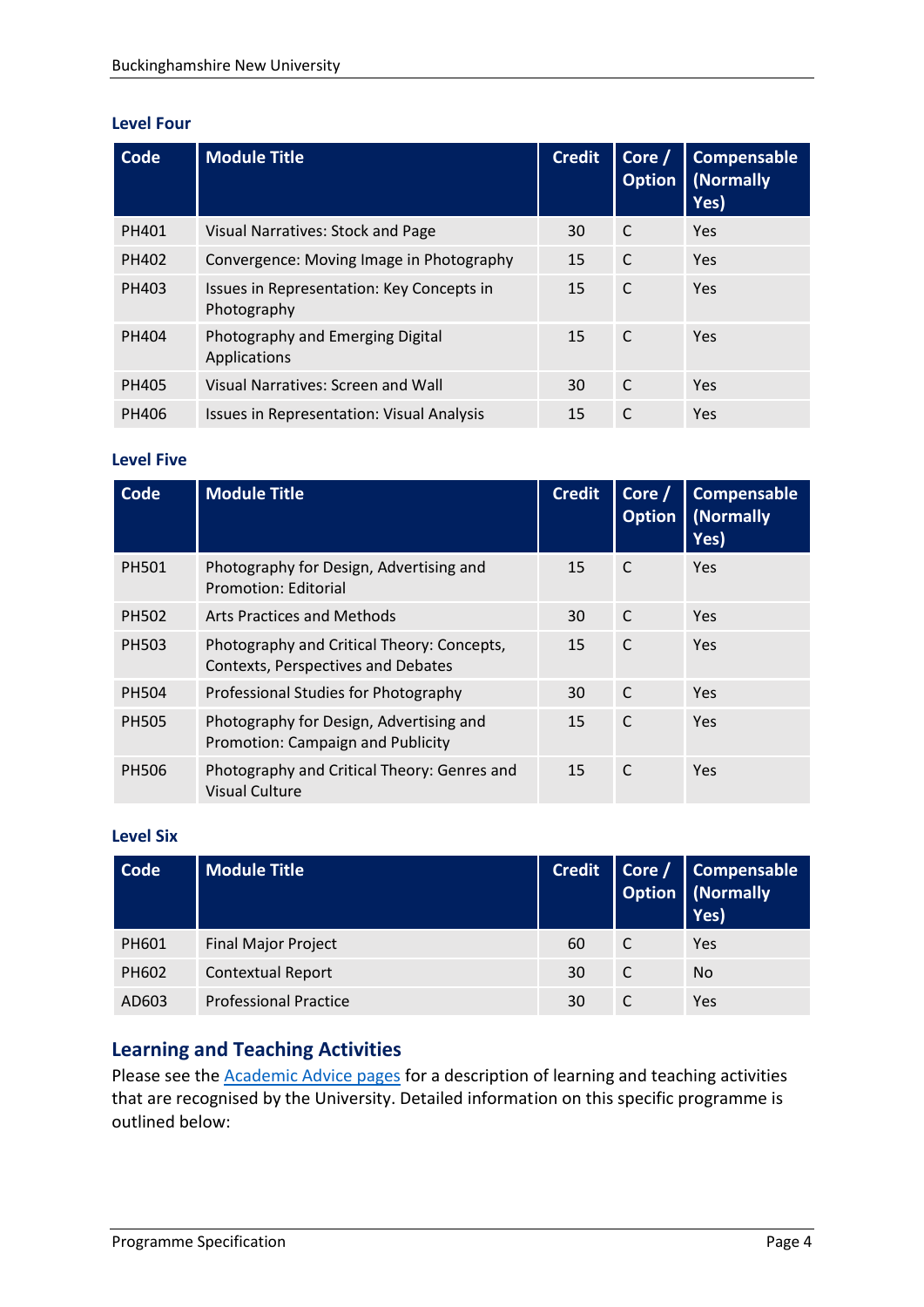A variety of teaching and learning strategies are employed, including:

- **Lectures**
- **Tutorials**
- Seminar presentations
- Group critiques
- Practical workshops
- Technical demonstrations
- Guided independent study
- Blended delivery through the use of Blackboard
- Study trips

**Lectures** – The theory element of the curriculum is led or supported by a programme of lectures. On practice-based modules, they could refer to tutor-led presentations and demonstrations of the core content, which is further explored in a range of interactive and integrated activities, including practical workshops; this may include the discussion of historical, critical and contextual information to link theory and practice. Related exercises will be distributed so enabling you to both reinforce and evolve your appreciation of the material covered, incorporating a mixture of individual and group discussion and activity.

**Seminars, Seminar presentations, Group Critiques** – Seminars may involve group critiques when you are required to display your work in progress to tutors and your peers and is considered central to the student learning experience. They allow you to test ideas in the presence of staff and other students as well as more formal presentations which may be assessed. The process encourages you to become increasingly articulate and confident when discussing your work and prepares you for client presentations when you extend your practice into employment. The critique is seen as an important forum not only for critical appraisal but also for debate and discussion, and as an opportunity for you to question the opinions of your tutors and peers.

Briefing meetings/Progress critiques are used to launch projects and discuss current progress and anticipated requirements.

**Tutorials** – Tutorials may be individual or small group based. The tutorial system enables exploration through discussion of issues such as current work, progress, including new ideas and possibilities, research methodologies, providing analysis and exchange, through negotiated development to support progressively independent and student-centred learning. An open and direct approach to discussion of work is encouraged. Additionally, each student will be allocated a Personal Academic Tutor who oversees the pastoral support of their tutees within each year group.

**Practical workshops and technical demonstrations** – You will be supported by a range of staff during your studies, from tutors and visiting lecturers to technical demonstrators who will provide you with practical and technical instruction. Core technical skills will be delivered through a series of hands-on practical workshops, and your knowledge and skills-base tested and applied through a range of practice-based tasks. You will be required to develop a technical folder documenting your practical skills development on the course.

**Projects** – Central to the learning experience is the undertaking of self-set, staff-set practical assignments, and industry briefs. Assignments are staged throughout the course to make increasingly complex demands of the student. The final level of study requires you to manage and generate professional quality work which is suitable for exhibition and public dissemination.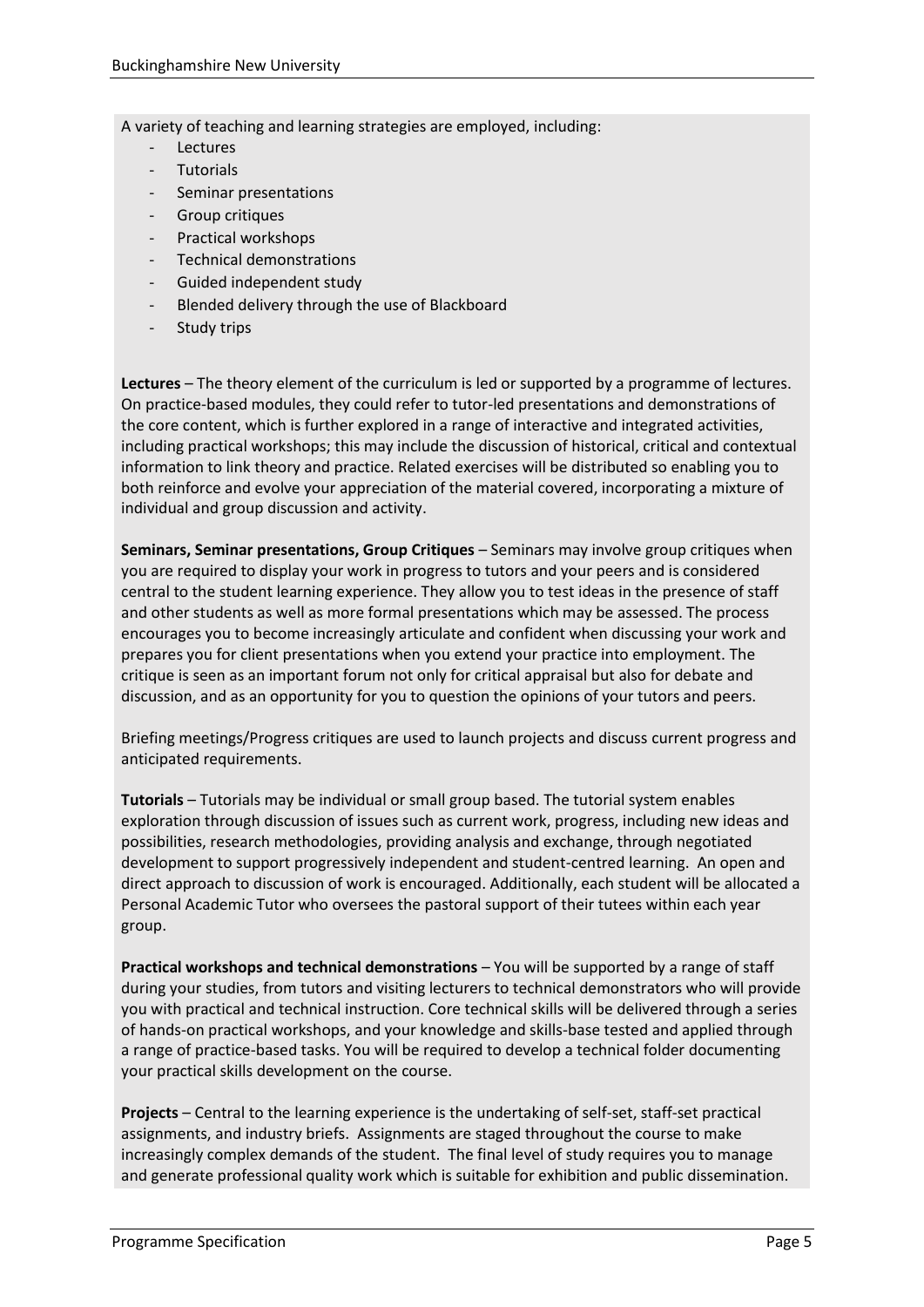Although modular in construct, the course requires you to negotiate the complex relationship between theory and practice through application, and to grow from a coherent learning experience.

The project is essential in teaching and learning in that it encourages the definition of problems and their appropriate solution and evaluation. All projects have clearly defined learning outcomes and assessment criteria, related to content, which provide the framework for exploration, experiment, research, development, presentation and communication. As you progress through the course, you are expected to take a more active role in directing your own work and ideas and designing your own project briefs through negotiation with staff. Since practice is the main element of the course, staff closely monitor the implementation, management and intellectual development of all projects, including your involvement in external assignments which contribute to your professional development.

**Study Trips** – These aim to foster group dynamics, peer group learning and broadening of student experience of other cultural and contextual perspectives. Visits to museums, galleries and other appropriate institutions and organisations are arranged to complement your awareness and understanding of contemporary commercial and cultural photographic practice.

**Visiting speakers** – a dynamic visiting lecturer programme is integral to the course, where visiting professionals from a range of backgrounds contribute through presentations and/or workshops on their practice and specialism. You will regularly encounter different views and perspectives, which will help you to construct a wider knowledge base.

**Guided Independent Study** - The early stage of the course is dedicated to supplying foundation concepts, information and experience of process underpinning creative practice which can be expanded and utilised at a later stage. Subsequently, the emphasis moves to the growing independence and self-direction in students' work, and the tuition assumes a more individual dialogue with students. You are encouraged to explore a diverse range of applications for images from which you will decide a personal balance and direction. Personal research and independent project development are important, where time is given to plan and develop ideas as well as reflect on connections between areas of enquiry. You will be expected to undertake guided independent study throughout your course, and to utilise your time outside of taught sessions to develop your knowledge, skills base and project development.

**Blended delivery** - The course offers a blended approach to learning and teaching, where you will be fully supported by the Virtual Learning Environment (VLE). It is not just materials and resources that can be accessed, but tasks and interactive activities set up to structure and support your studies.

Learning strategies, under the direction of the course team, are designed to increase your active involvement in the learning process, growing your level of independence as the course progresses. Ongoing critical dialogue enables staff and students to shape the overall coherence of the student's experience and tutorial guidance fosters discussion on the progress of your personal intellectual and creative development.

Furthermore, you are encouraged to participate and engage with a range of arts-based, commercial and/or socially-driven projects and workshops to build confidence and understanding of the broader industry or professional base. There will be opportunities to engage with externally set industry briefs to give you a better understanding of professional standards and expectations.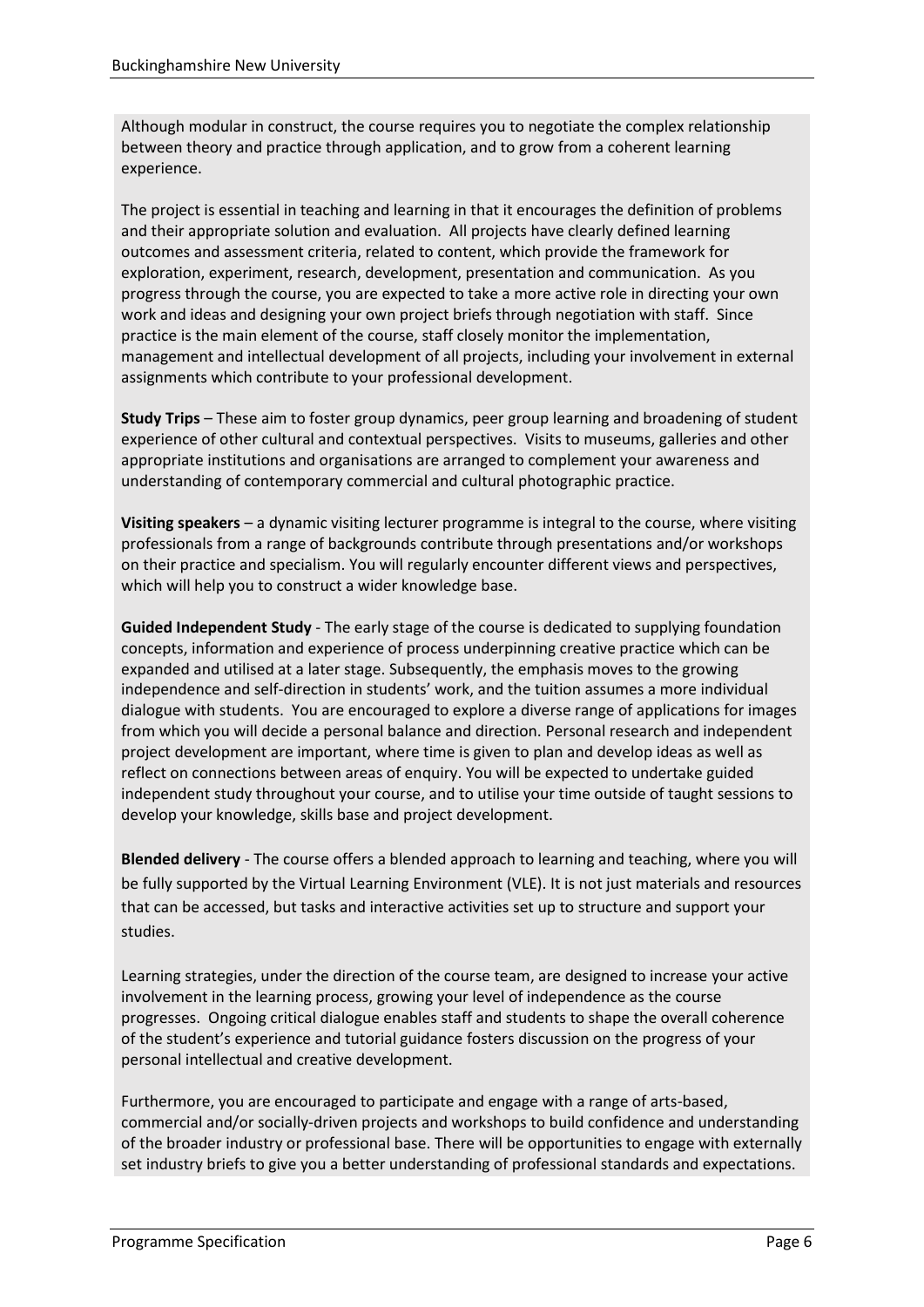Additionally, you are also strongly encouraged to be pro-active in seeking opportunities for work experience. Staff will provide support through your Professional Studies and Professional Practice modules, and there will be opportunities for external engagement, from community-based projects, and exhibitions, to specific commissions.

#### **Additional Course Costs**

There are costs associated with all studies, additional to the tuition fee, which require consideration, when planning and budgeting for expenditure. Costs are indicative and for the total length of the course shown unless otherwise stated and will increase with inflation; depending on the programme they may include equipment, printing, project materials, study trips, placement activities, DBS and/or other security checks.

There are additional costs associated with all studies, which require consideration, when planning and budgeting for expenditure. Additional course costs for Photography are outlined below:

#### **Books and other Texts**

Students will be required to purchase texts and journals to support their study programme. The minimum, average cost of books for students studying on a degree course is assumed as £100 per year.

#### **Printing**

We recommend a minimum budget of £50 per year for basic printing/photocopying costs including dissertation printing and binding. Additionally, there are additional costs associated with photographic printing which can range from £50 per year, rising to £400 per year for final year exhibition prints. Costs are estimated and are entirely dependent on individual choice of presentation, paper stock, size etc. For example, students whose work is most appropriately viewed as a projection or a video piece would incur little or no costs. Photobook printing can cost between £25 - £150.

#### **Equipment/Materials**

Costs of £100 - £200 per year for photographic paper (darkroom use), film etc., with optional costs of £200-300 depending on student's choice of purchases in terms of supplies and materials. SD cards or compact flash cards, as well as a portable storage drive will cost approximately £120. Optional additional costs can include laptops £600 - £1500 depending upon model and specification, which some students find useful, as well as investing in a mid-range DSLR (upwards of £1200 depending on model and specification).

#### **Study Trips**

Compulsory study tours and trips will be up to £100 per year with optional trips estimated up to £400. Optional study trips to Europe will cost £250-£400, and international trips could cost £600- £800 depending on location and duration.

#### **In year or end of year exhibitions and projects**

This course requires exhibitions and major projects so additional costs will be incurred. These costs can be discussed in detail with your course teams and some will be linked to a professional skills element of the course where organised fundraising for such activities may be included. Additionally, there may be an optional summer exhibition organised externally at the end of your studies.

#### **Graduation**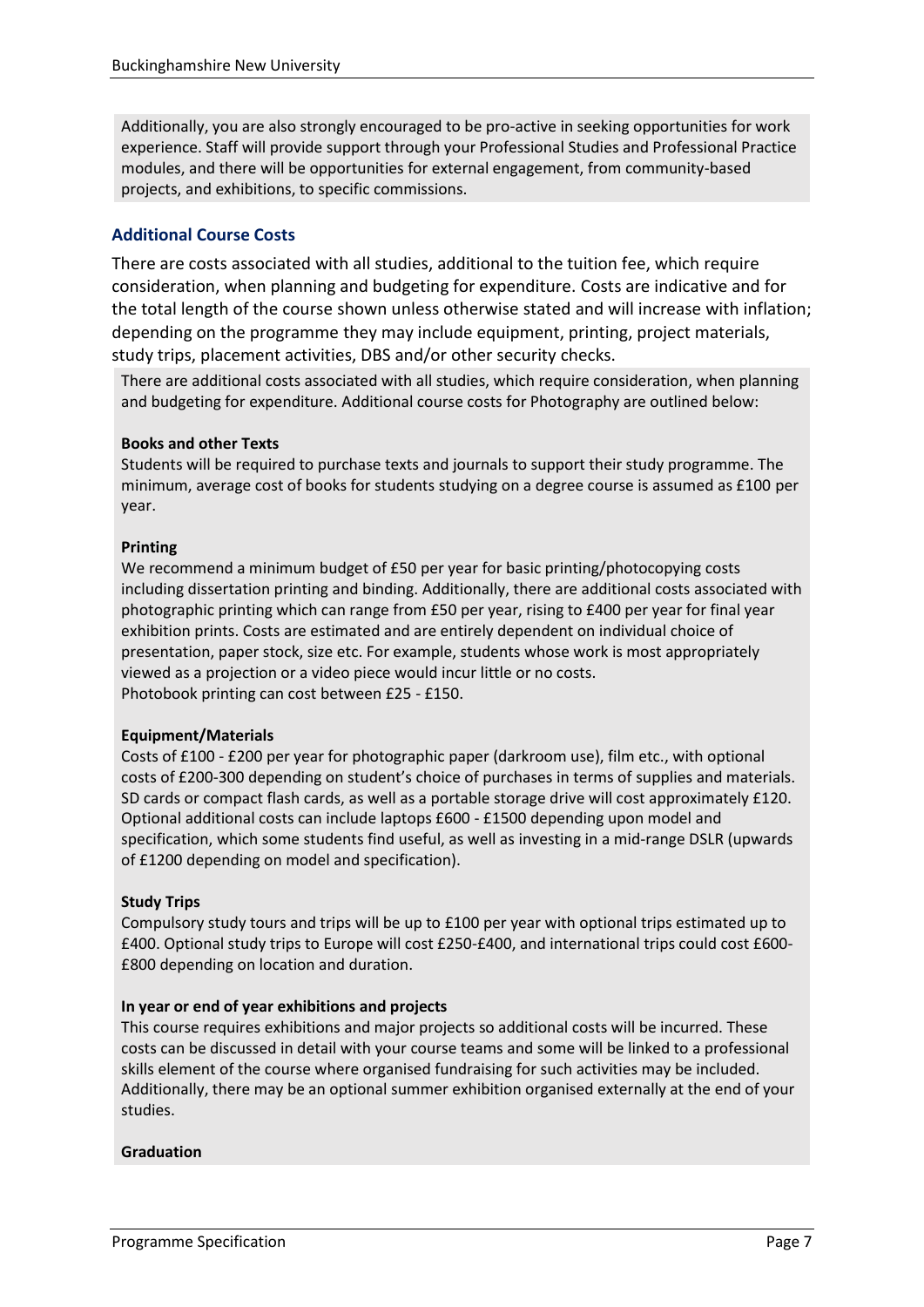Graduation costs per student are estimated at £100 - £200 total. This is an optional cost for all students as attending graduation is not a requirement in order to have a degree conferred.

#### **Contact Hours**

1 unit of credit is the equivalent of 10 notional learning hours. Full time undergraduate students study 120 credits (1200 hours) and full-time postgraduate students study 180 credits (1800 hours) per year or 'stage' of the course.

| <b>Course Stage</b>    | <b>Scheduled Activities</b><br>(Hours) | <b>Guided</b><br><b>Independent Study</b><br>(Hours) | <b>Placement / Study</b><br><b>Abroad / Work</b><br><b>Based Learning</b><br>(Hours) |
|------------------------|----------------------------------------|------------------------------------------------------|--------------------------------------------------------------------------------------|
| <b>Foundation Year</b> | 336                                    | 864                                                  |                                                                                      |
| <b>Year One</b>        | 392                                    | 808                                                  |                                                                                      |
| <b>Year Two</b>        | 446                                    | 754                                                  |                                                                                      |
| <b>Year Three</b>      | 317                                    | 883                                                  |                                                                                      |

# **Assessment Methods**

The [Assessment and Examination webpages](https://bucks.ac.uk/students/academicadvice/assessment-and-examination) provide further information on how assignments are marked and moderated, including a description of assessment activities. These also include further information about how feedback on assessed work is provided to students, including our commitment to ensure this is provided to students within 15 working days (the 'three-week turnaround').

Assessment will be through a range of methods, including essays, papers, presentations, portfolios, critical sketchbooks, online blogs and exhibitions. Assessment criteria reflect the progressively independent learning expected as you progress through the course. This supports the practical nature of the course, supported by theoretical research and critical writing. All assessment is coursework based.

Formative Assessment – These apply to learning through practice, taking place at the completion of particular projects or key review points on major projects. They are designed to monitor and reflect on progress, identifying areas of achievement as well as focusing on objectives for future development.

At formative stage, marks and feedback are useful in indicating your progression. These will take a variety of forms including:

- verbal feedback during individual tutorials
- group critiques or seminars
- Peer feedback and evaluation
- formal written feedback at key review points with indicative grades

They will be formally monitored and documented, indicating broad areas of achievement, and aligned with the criteria used at summative stage.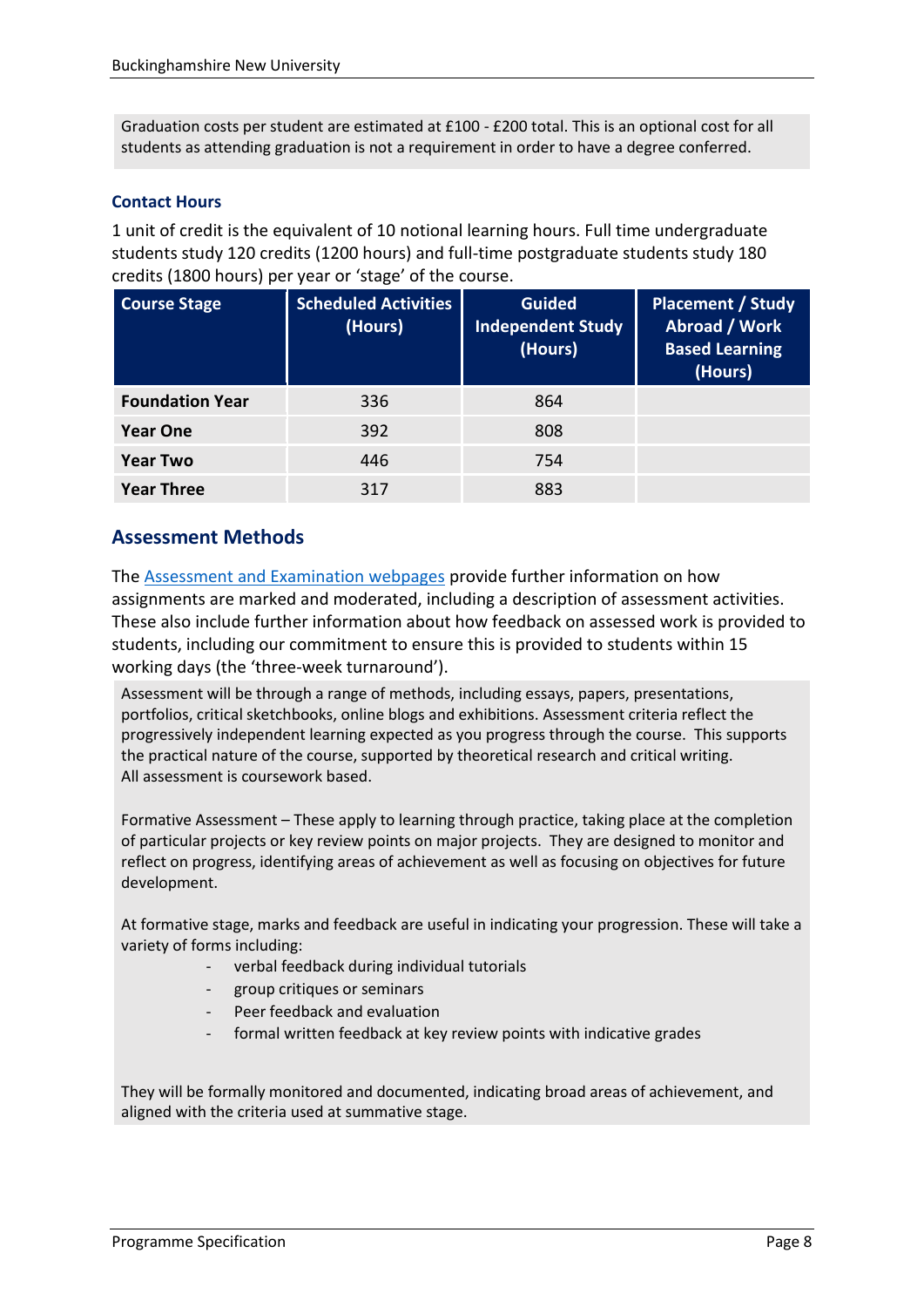#### **Classification**

#### **Calculation of final award: Level 5 - 33% / Level 6 – 67%**

For full details of assessment regulations for all taught programmes please refer to our [Results webpages.](https://bucks.ac.uk/students/academicadvice/results) These include the criteria for degree classification.

#### **Admissions Requirements**

Please see the [Application webpages](https://bucks.ac.uk/applying-to-bucks) for more information on how to apply, including a statement on how we support students from a variety of backgrounds. Please also see our [general entry requirements](https://bucks.ac.uk/applying-to-bucks/general-entry-requirements) for taught programmes. Applicants who do not meet our published entry requirements are encouraged to contact our admissions team for further advice and guidance.

#### **Typical applicant profile and any programme-specific entry requirements**

Applicants will typically be A-level or BTEC students, but the course will also appeal to mature students who want to develop their skills and the potential for part-time/flexible work.

Applicants from direct education routes are expected to have studied an Art, Design, Photography or Media-related subject in an A-Level or BTEC level 3 Diploma (or equivalent) or undertaken a Foundation Diploma in Art and Design.

Applicants are interviewed and are requested to provide a portfolio of their own work. International students may submit their portfolio electronically. Students with a relevant HND or Foundation Degree with a suitable profile of achievement may be admitted onto year two or three.

Mature applicants with no formal qualifications will be interviewed, and any previous industry experience will be taken into consideration.

| Do applicants required a<br>No<br>Disclosure and Barring<br>Service (DBS) Check? |  |
|----------------------------------------------------------------------------------|--|
|----------------------------------------------------------------------------------|--|

#### **Opportunities for students on successful completion of the programme**

With this award, students will be equipped to apply for jobs that demand well-developed imagebased skills across the creative industries, or become self-employed or freelance and undertake work across a range of specialisms:

- Editorial photographer
- Advertising photographer
- Visual artist
- CGI artist
- Assistant photographer
- Medical photographer
- Digital marketer
- Fashion and portraiture
- Digital retoucher
- Image archivist or picture librarian
- Image researcher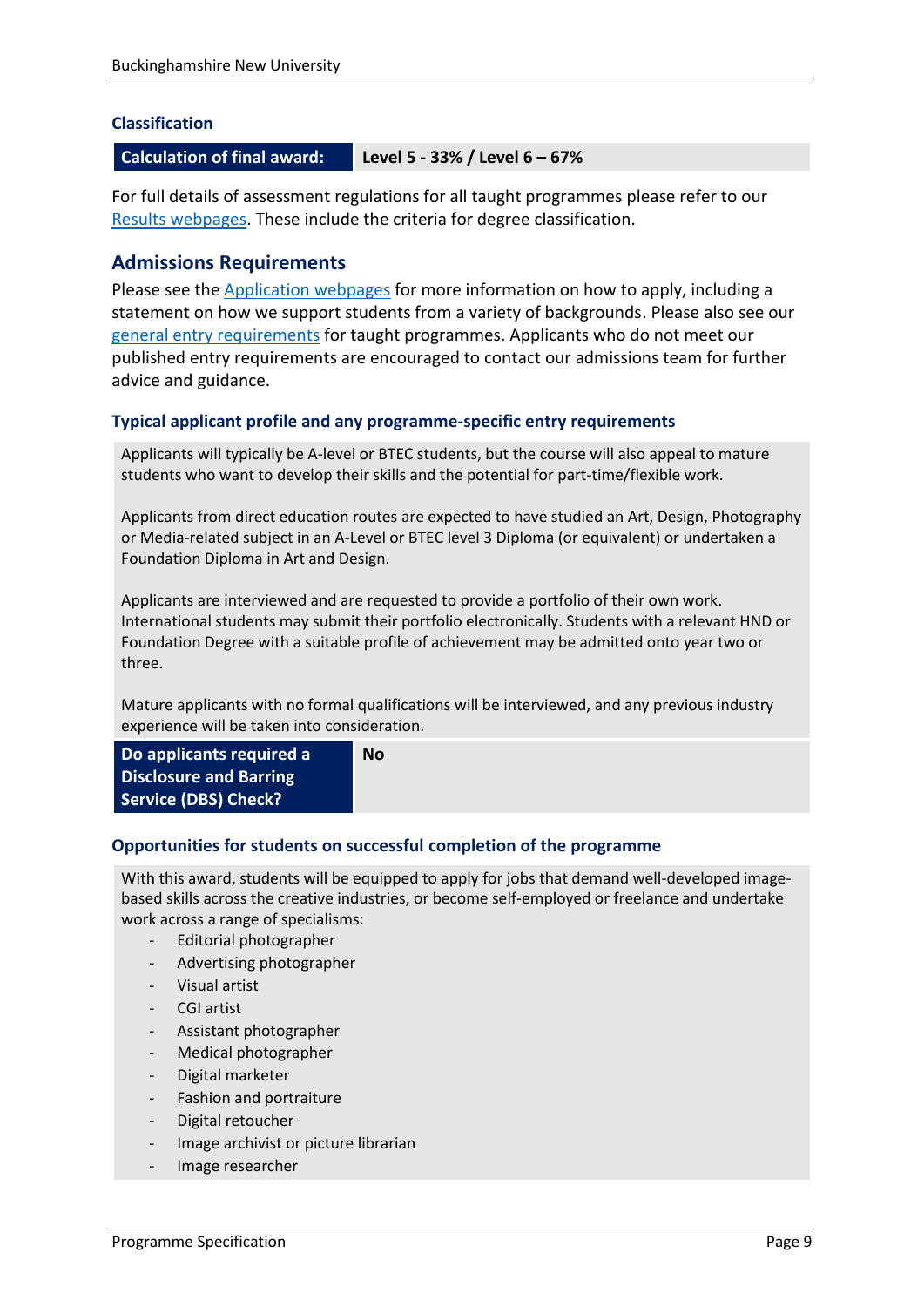- Sports photographer
- Event photographer, including music/band
- Art director
- Producer
- Picture editor
- Visual Consultant
- Studio or facilities managers

On successful completion of the programme, students can choose to undertake postgraduate study in photography or fine art.

#### **Recognition of Prior Learning**

Previous study, professional and / or vocational experiences may be recognised as the equivalent learning experience and permit exemption from studying certain modules. Please refer to our [Credit Accumulation webpages](https://bucks.ac.uk/students/academicadvice/managing-your-studies/credit-accumulation) for further guidance.

# **Student Support**

During the course of their studies, students will be supported in the following ways:

- At the start of their studies all students will receive a full **induction** to the programme which will include introduction to the staff responsible for delivering the course, and access to library and IT facilities
- The **Programme Handbook** will outline the exact nature of the course and how it is structured, including the availability of option modules
- Each student will be allocated a **Personal Tutor** who will support their academic development, be able to advise and guide them with their studies and, where necessary, give advice on study options
- Students will be able to access our full range of **support services**, including the Learning Development Unit for skills and study support, the Library, the Careers and Employability Team, Student Finance Team, Accommodation and Counselling Services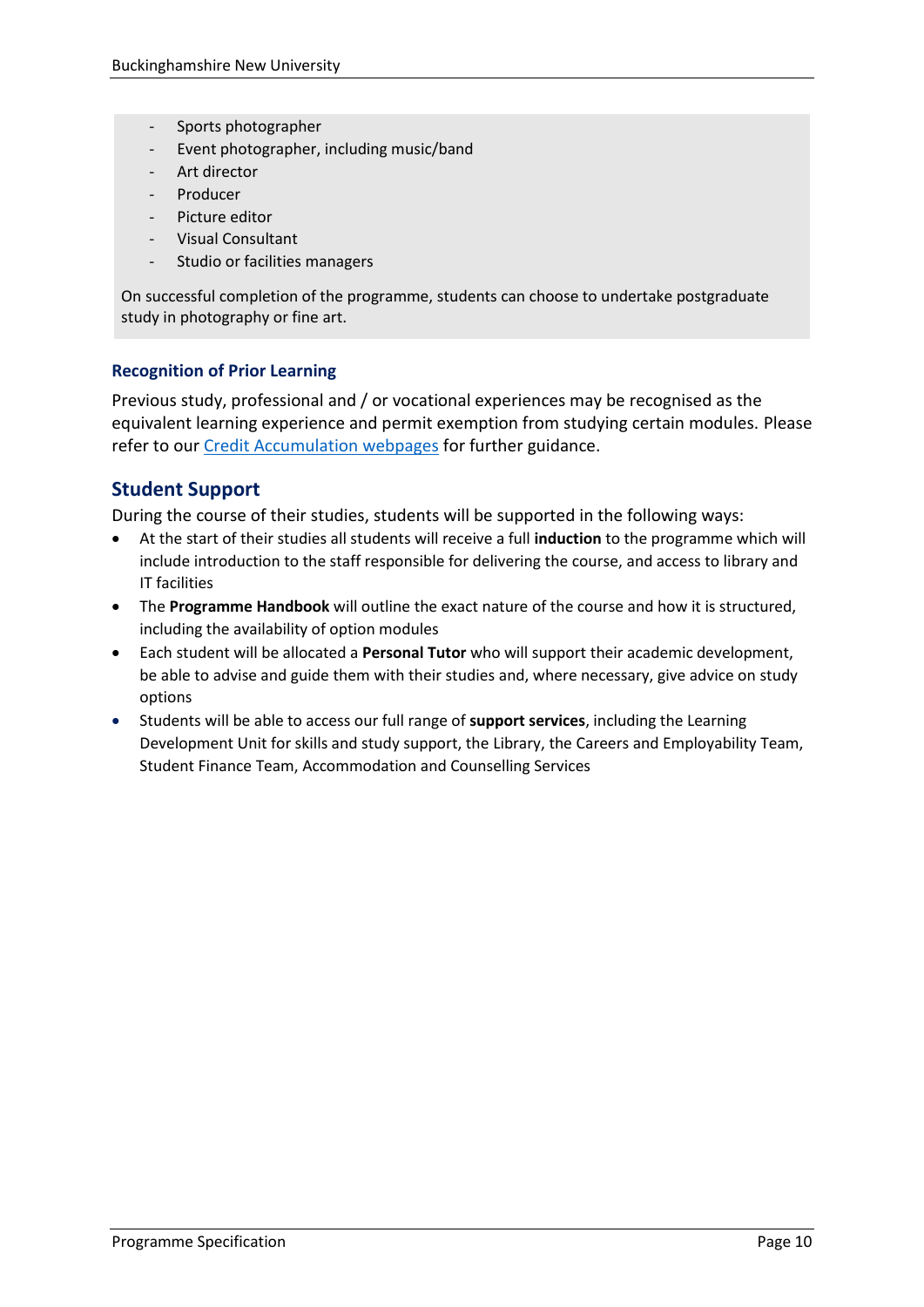# **Appendices**

#### **Quality Assurance**

| <b>Awarding Body:</b>                                                 | <b>Buckinghamshire New University</b>                                                                                                   |
|-----------------------------------------------------------------------|-----------------------------------------------------------------------------------------------------------------------------------------|
| <b>Language of Study:</b>                                             | <b>English</b>                                                                                                                          |
| <b>QAA Subject Benchmark</b><br>Statement(s):                         | Art and Design (2017)<br><b>Framework for Higher Education Qualifications (FHEQ)</b>                                                    |
| <b>Assessment Regulations:</b>                                        | Academic Assessment Regulations, accessible via the<br><b>Academic Advice webpages</b><br>(https://bucks.ac.uk/students/academicadvice) |
| Does the Fitness to Practise<br>procedure apply to this<br>programme? | <b>No</b>                                                                                                                               |
| <b>Ethics Sub-committee</b>                                           | Art and Design Ethics sub-committee                                                                                                     |
| Date Published / Updated:                                             | September 2019                                                                                                                          |
| Date programme re-<br>approval required:                              | 2024-25                                                                                                                                 |

#### **Other awards available on programme (Exit Qualifications)**

Please refer to the *Academic Qualifications Framework* for Exit Qualifications recognised by the University and credit and module requirements.

| <b>Name of Exit Qualification:</b>                    | <b>Ordinary Degree</b>                                                                                                              |
|-------------------------------------------------------|-------------------------------------------------------------------------------------------------------------------------------------|
| <b>Full name of Qualification</b><br>and Award Title: | <b>BA in Photography</b>                                                                                                            |
| <b>Credits requirements:</b>                          | <b>300 Credits</b>                                                                                                                  |
| <b>Module requirements:</b>                           | ALL 120 Credits at Level 4<br>ALL 120 Credits at Level 5 PLUS the following Level 6<br>modules:<br><b>PH601 Final Major Project</b> |

#### **Learning Outcome**

Demonstrate advanced understanding and critical awareness of their conceptual aims through research and the quality of practical visual outcomes

Appropriately select key skills, techniques, materials and approaches informed by effective documentation and evaluation of methodologies, working practices and outcomes

Demonstrate independence in learning, organisational skills and the ability to plan, systematize and meet demands at a professional level

Evidence through practice a deep understanding of their creative, conceptual and theoretical position relative to contemporary precedents

Manage challenging expectations and develop problem solving strategies in response to a brief

Critically analyse ideas, concepts and principles from different disciplines, responding to the interrelationships between practice and theory in order to produce a line of argument and meaningful conclusions in relation to a complex context.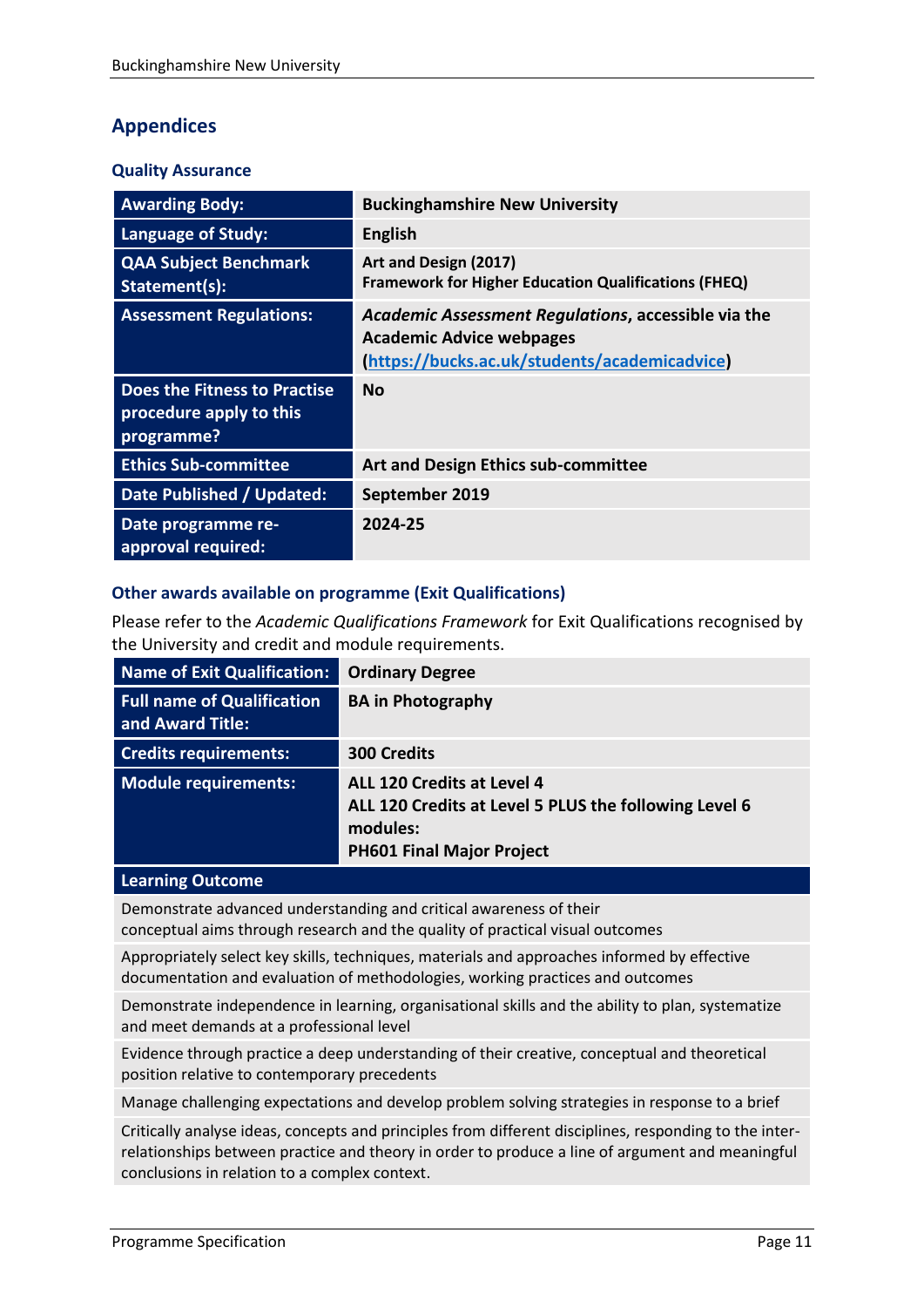Articulate a comprehensive awareness of the cultural and professional context in which they wish to practice creatively, demonstrating how their practice is located within the creative industries

| Name of Exit Qualification:                           | <b>Diploma of Higher Education (DipHE)</b>                             |
|-------------------------------------------------------|------------------------------------------------------------------------|
| <b>Full name of Qualification</b><br>and Award Title: | Dip HE in Photography                                                  |
| <b>Credits requirements:</b>                          | 240 credits                                                            |
| Module requirements:                                  | <b>ALL 120 Credits at Level 4</b><br><b>ALL 120 Credits at Level 5</b> |

#### **Learning Outcome**

Identify appropriate critical research methodologies that are central to concept development within a range of contexts

Document the development of their work, research and ideas effectively, making connections between intention, research material, process, outcome, context and methods of presentation/dissemination.

Manage challenging expectations and develop problem solving strategies in response to a brief

Apply professionally recognised standards in the presentation of photographic outcomes using a range of platforms

Demonstrate proficiency and independence in observation, investigation and experimentation with a range of technical skills (analogue and digital) and visual/making methods and processes in the realisation of photographic concepts

Critically analyse ideas, concepts and principles from different disciplines, responding to the interrelationships between practice and theory in order to produce a line of argument and meaningful conclusions in relation to a complex context.

Articulate a comprehensive awareness of the cultural and professional context in which they wish to practice creatively, demonstrating how their practice is located within the creative industries

Demonstrate understanding of the legal and ethical frameworks within photographic practice

| <b>Name of Exit Qualification:</b>                    | <b>Certificate of Higher Education (CertHE)</b> |
|-------------------------------------------------------|-------------------------------------------------|
| <b>Full name of Qualification</b><br>and Award Title: | <b>Cert HE in Photography</b>                   |
| <b>Credits requirements:</b>                          | 120 credits                                     |
| <b>Module requirements:</b>                           | ALL 120 Credits at Level 4                      |
| <b>Learning Outcome</b>                               |                                                 |

Demonstrate capability in a range of fundamental skills and techniques inherent to the production of contemporary photographic outcomes

Demonstrate understanding of narrative concepts in photography when compiling a portfolio of images, through contextualised research

Demonstrate familiarity with the key critical and contextual dimensions of the discipline and a wide range of historical and contemporary examples of relevant work

Communicate their ideas in visual and written formats, in an organized, coherent and appropriate manner, employing academic conventions and referencing in line with the guidance provided